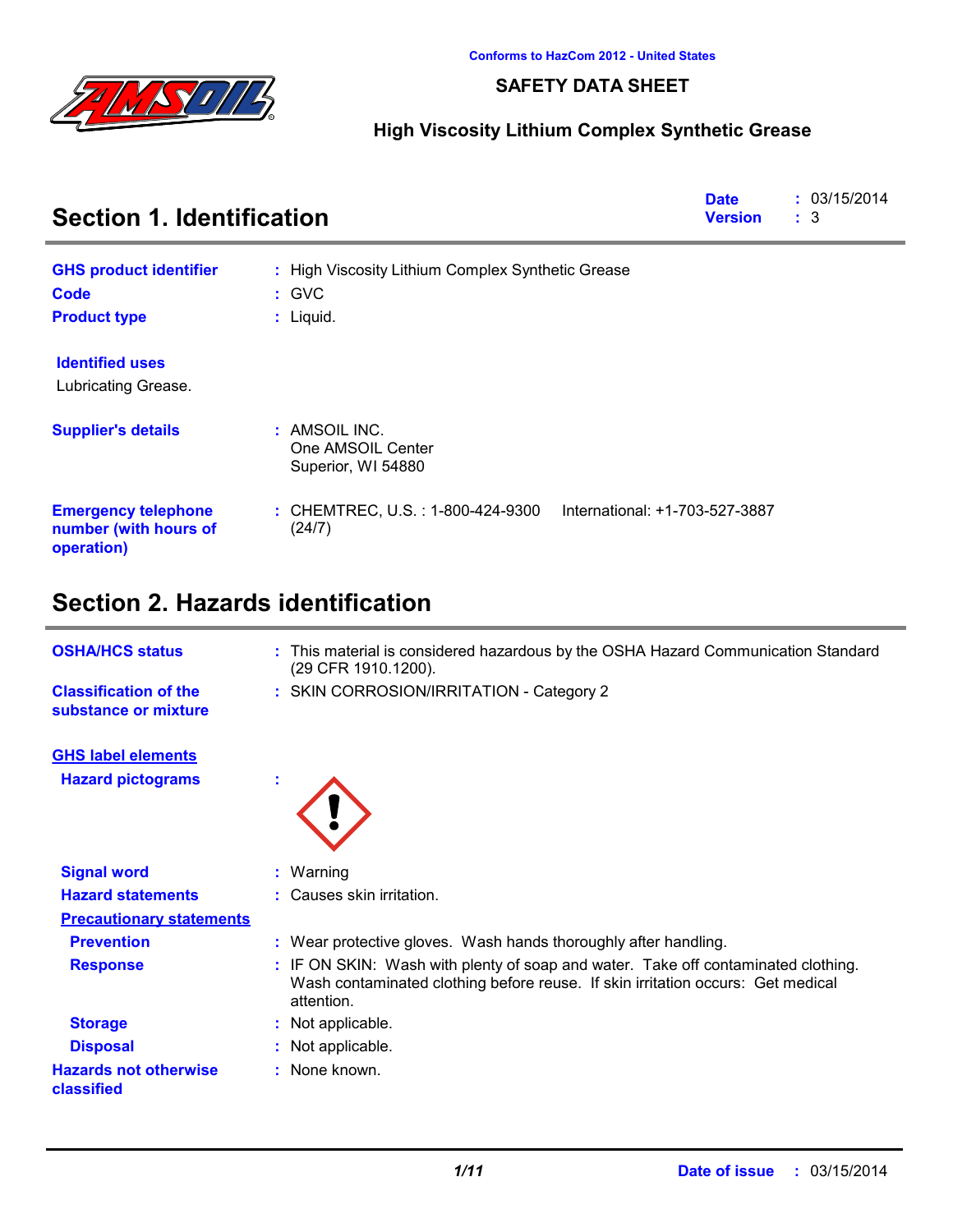## **Section 3. Composition/information on ingredients**

| <b>Substance/mixture</b>                | : Mixture          |
|-----------------------------------------|--------------------|
| <b>Other means of</b><br>identification | $:$ Not available. |

| <b>CAS number/other identifiers</b> |  |                   |  |
|-------------------------------------|--|-------------------|--|
| <b>CAS number</b>                   |  | : Not applicable. |  |
| <b>Product code</b>                 |  | : GVC             |  |
| <b>United States</b>                |  |                   |  |

| <b>Ingredient name</b>                                                                                                                     |           | <b>CAS number</b>       |
|--------------------------------------------------------------------------------------------------------------------------------------------|-----------|-------------------------|
| Butene, homopolymer (products derived from either/or But-1-ene/But-2-ene)<br>Phosphorodithioic acid, O.O-di-C1-14-alkyl esters, zinc salts | $30 - 60$ | 9003-29-6<br>68649-42-3 |

Any concentration shown as a range is to protect confidentiality or is due to batch variation.

**There are no additional ingredients present which, within the current knowledge of the supplier and in the concentrations applicable, are classified as hazardous to health or the environment and hence require reporting in this section.**

**Occupational exposure limits, if available, are listed in Section 8.**

## **Section 4. First aid measures**

#### : Wash out mouth with water. If material has been swallowed and the exposed person is conscious, give small quantities of water to drink. Stop if the exposed person feels sick as vomiting may be dangerous. Do not induce vomiting unless directed to do so by medical personnel. Never give anything by mouth to an unconscious person. Get medical attention if symptoms occur. **:** Immediately flush eyes with plenty of water, occasionally lifting the upper and lower eyelids. Check for and remove any contact lenses. Continue to rinse for at least 20 minutes. Get medical attention. Flush contaminated skin with plenty of water. Remove contaminated clothing and **:** shoes. Continue to rinse for at least 20 minutes. Get medical attention if symptoms occur. Remove victim to fresh air and keep at rest in a position comfortable for breathing. If **:** not breathing, if breathing is irregular or if respiratory arrest occurs, provide artificial respiration or oxygen by trained personnel. It may be dangerous to the person providing aid to give mouth-to-mouth resuscitation. Maintain an open airway. Get medical attention if symptoms occur. **Eye contact Skin contact Inhalation Ingestion : Description of necessary first aid measures**

|                                       | Most important symptoms/effects, acute and delayed  |
|---------------------------------------|-----------------------------------------------------|
| <b>Potential acute health effects</b> |                                                     |
| Eye contact                           | : Causes serious eye irritation.                    |
| <b>Inhalation</b>                     | : No known significant effects or critical hazards. |
| <b>Skin contact</b>                   | : Causes skin irritation.                           |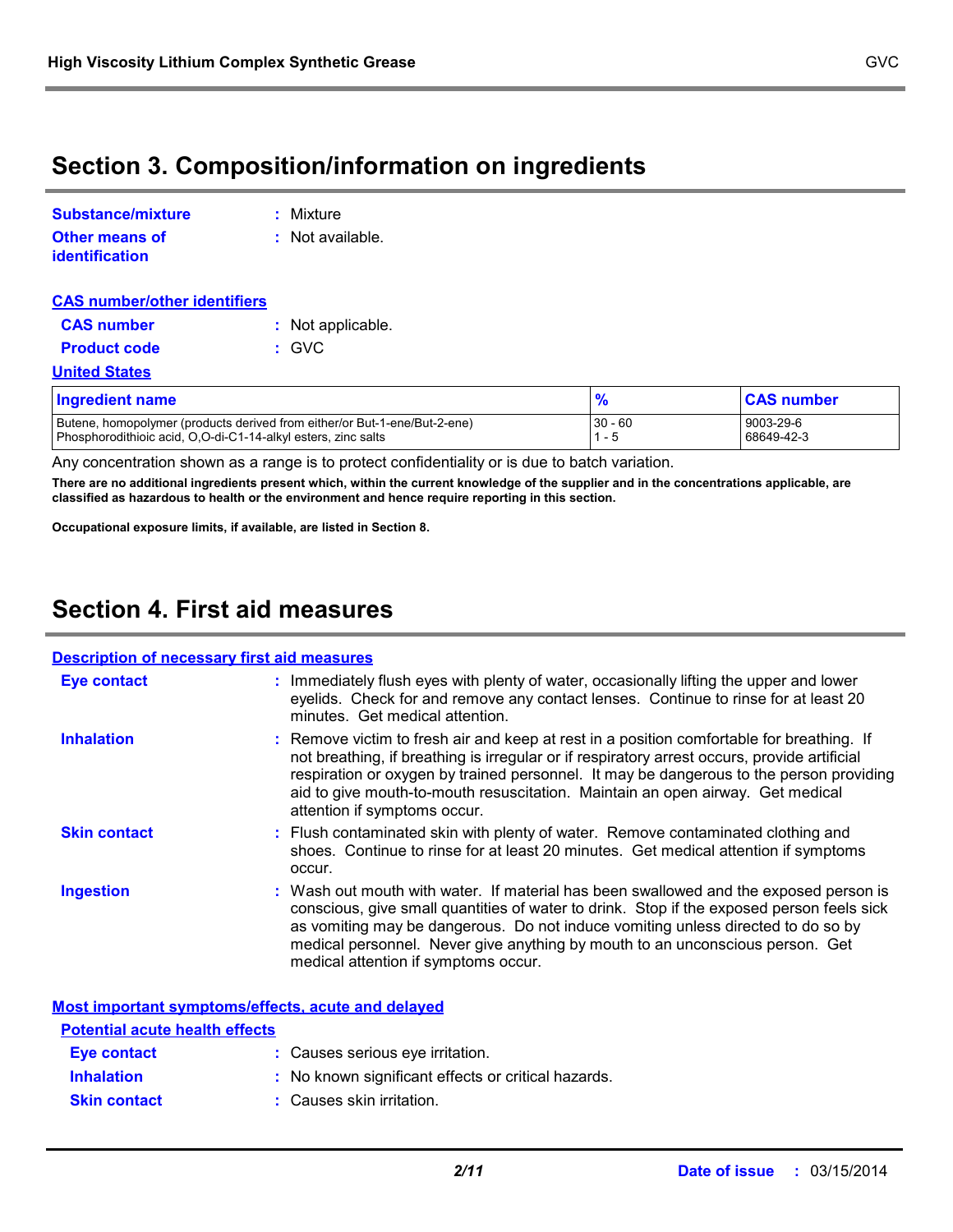| <b>Ingestion</b>                    | : Irritating to mouth, throat and stomach.                                                                                     |
|-------------------------------------|--------------------------------------------------------------------------------------------------------------------------------|
| <b>Over-exposure signs/symptoms</b> |                                                                                                                                |
| <b>Eye contact</b>                  | : Adverse symptoms may include the following:<br>pain or irritation<br>watering<br>redness                                     |
| <b>Inhalation</b>                   | : No known significant effects or critical hazards.                                                                            |
| <b>Skin contact</b>                 | : Adverse symptoms may include the following:<br>irritation<br>redness                                                         |
| <b>Ingestion</b>                    | : No known significant effects or critical hazards.                                                                            |
|                                     | <u>Indication of immediate medical attention and special treatment needed, if necessary</u>                                    |
| <b>Notes to physician</b>           | : Treat symptomatically. Contact poison treatment specialist immediately if large<br>quantities have been ingested or inhaled. |
| <b>Specific treatments</b>          | : No specific treatment.                                                                                                       |
| <b>Protection of first-aiders</b>   | : No special protection is required.                                                                                           |

**See toxicological information (Section 11)**

# **Section 5. Fire-fighting measures**

| <b>Extinguishing media</b>                               |                                                                                                                                                                        |
|----------------------------------------------------------|------------------------------------------------------------------------------------------------------------------------------------------------------------------------|
| <b>Suitable extinguishing</b><br>media                   | : Use an extinguishing agent suitable for the surrounding fire.                                                                                                        |
| <b>Unsuitable extinguishing</b><br>media                 | : None known.                                                                                                                                                          |
| <b>Specific hazards arising</b><br>from the chemical     | : No specific fire or explosion hazard.                                                                                                                                |
| <b>Hazardous thermal</b><br>decomposition products       | Decomposition products may include the following materials:<br>carbon dioxide<br>carbon monoxide                                                                       |
| <b>Special protective actions</b><br>for fire-fighters   | : No special protection is required.                                                                                                                                   |
| <b>Special protective</b><br>equipment for fire-fighters | Fire-fighters should wear appropriate protective equipment and self-contained breathing<br>apparatus (SCBA) with a full face-piece operated in positive pressure mode. |

## **Section 6. Accidental release measures**

|                                       | <b>Personal precautions, protective equipment and emergency procedures</b>                                                                                                                                                        |
|---------------------------------------|-----------------------------------------------------------------------------------------------------------------------------------------------------------------------------------------------------------------------------------|
| <b>For non-emergency</b><br>personnel | : Do not touch or walk through spilled material. Avoid breathing vapor or mist. Provide<br>adequate ventilation. Wear appropriate respirator when ventilation is inadequate. Put<br>on appropriate personal protective equipment. |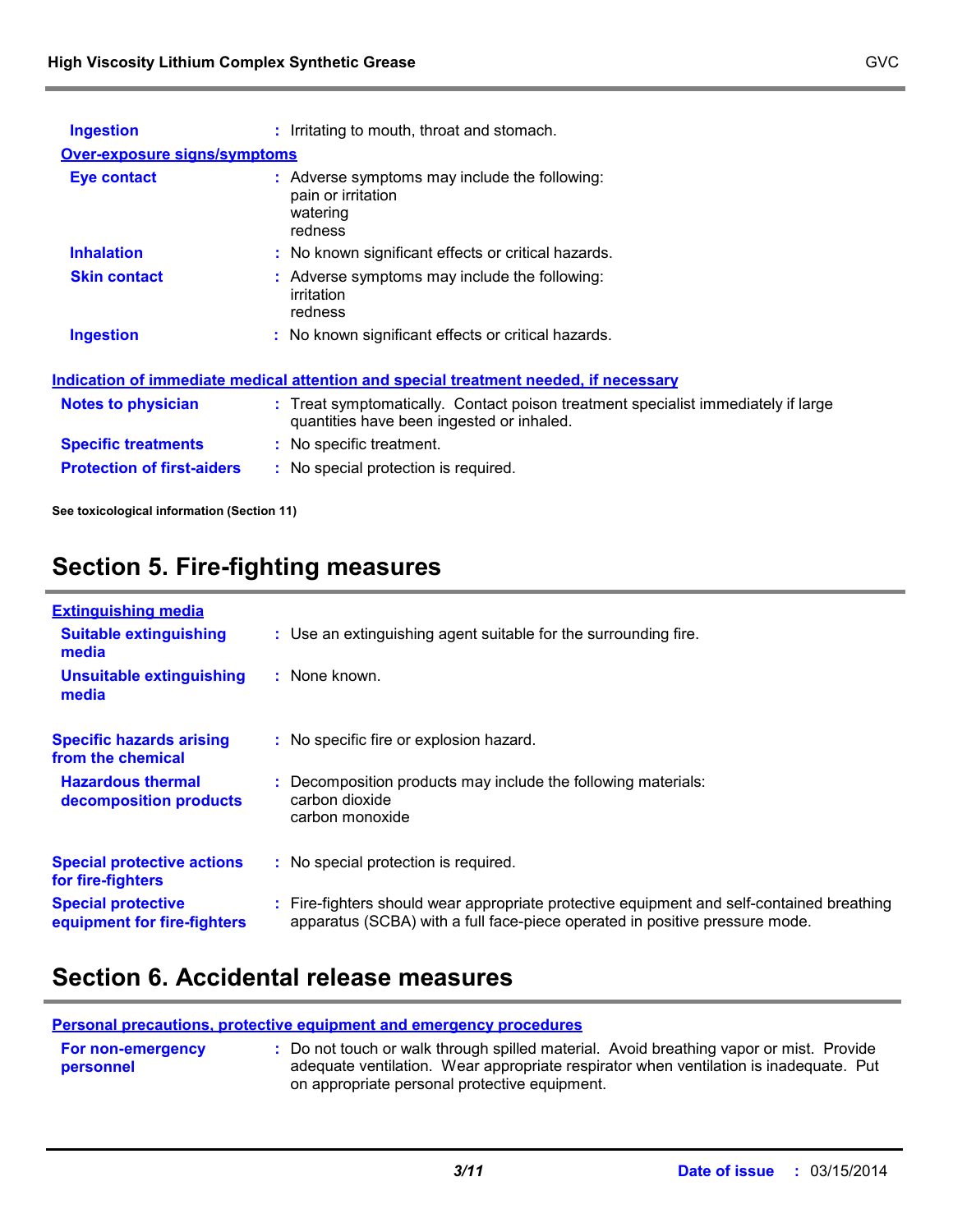|                                                              | For emergency responders : If specialised clothing is required to deal with the spillage, take note of any information<br>in Section 8 on suitable and unsuitable materials. See also the information in "For non-<br>emergency personnel".                                                                                                                                                                                                                                                                                                                                                                                                                                                               |
|--------------------------------------------------------------|-----------------------------------------------------------------------------------------------------------------------------------------------------------------------------------------------------------------------------------------------------------------------------------------------------------------------------------------------------------------------------------------------------------------------------------------------------------------------------------------------------------------------------------------------------------------------------------------------------------------------------------------------------------------------------------------------------------|
| <b>Environmental precautions</b>                             | : Avoid dispersal of spilled material and runoff and contact with soil, waterways, drains<br>and sewers. Inform the relevant authorities if the product has caused environmental<br>pollution (sewers, waterways, soil or air).                                                                                                                                                                                                                                                                                                                                                                                                                                                                           |
| <b>Methods and materials for containment and cleaning up</b> |                                                                                                                                                                                                                                                                                                                                                                                                                                                                                                                                                                                                                                                                                                           |
| <b>Spill</b>                                                 | : Stop leak if without risk. Move containers from spill area. Approach release from<br>upwind. Prevent entry into sewers, water courses, basements or confined areas. Wash<br>spillages into an effluent treatment plant or proceed as follows. Contain and collect<br>spillage with non-combustible, absorbent material e.g. sand, earth, vermiculite or<br>diatomaceous earth and place in container for disposal according to local regulations<br>(see Section 13). Dispose via a licensed waste disposal contractor. Contaminated<br>absorbent material may pose the same hazard as the spilled product. Note: see<br>Section 1 for emergency contact information and Section 13 for waste disposal. |

# **Section 7. Handling and storage**

| <b>Precautions for safe handling</b>                                             |                                                                                                                                                                                                                                                                                                                                                                                                                                                                                                             |
|----------------------------------------------------------------------------------|-------------------------------------------------------------------------------------------------------------------------------------------------------------------------------------------------------------------------------------------------------------------------------------------------------------------------------------------------------------------------------------------------------------------------------------------------------------------------------------------------------------|
| <b>Protective measures</b>                                                       | : Put on appropriate personal protective equipment (see Section 8). Do not ingest. Avoid<br>contact with eyes, skin and clothing. Avoid breathing vapor or mist. Keep in the original<br>container or an approved alternative made from a compatible material, kept tightly<br>closed when not in use. Empty containers retain product residue and can be hazardous.<br>Avoid contact with used product. Do not reuse container.                                                                            |
| <b>Advice on general</b><br>occupational hygiene                                 | : Eating, drinking and smoking should be prohibited in areas where this material is<br>handled, stored and processed. Workers should wash hands and face before eating,<br>drinking and smoking. See also Section 8 for additional information on hygiene<br>measures.                                                                                                                                                                                                                                      |
| <b>Conditions for safe storage,</b><br>including any<br><b>incompatibilities</b> | Store in accordance with local regulations. Store in original container protected from<br>direct sunlight in a dry, cool and well-ventilated area, away from incompatible materials<br>(see Section 10) and food and drink. Keep container tightly closed and sealed until<br>ready for use. Containers that have been opened must be carefully resealed and kept<br>upright to prevent leakage. Do not store in unlabeled containers. Use appropriate<br>containment to avoid environmental contamination. |

# **Section 8. Exposure controls/personal protection**

#### **Control parameters**

**Occupational exposure limits**

**Under conditions which may generate mists, the following exposure limits are recommended: ACGIH TLV TWA: 5 mg/m³ ; STEL: 10 mg/m³.**

| <b>Appropriate engineering</b><br><b>controls</b> | : Good general ventilation should be sufficient to control worker exposure to airborne<br>contaminants.                                                          |
|---------------------------------------------------|------------------------------------------------------------------------------------------------------------------------------------------------------------------|
| <b>Environmental exposure</b><br><b>controls</b>  | : Emissions from ventilation or work process equipment should be checked to ensure<br>they comply with the requirements of environmental protection legislation. |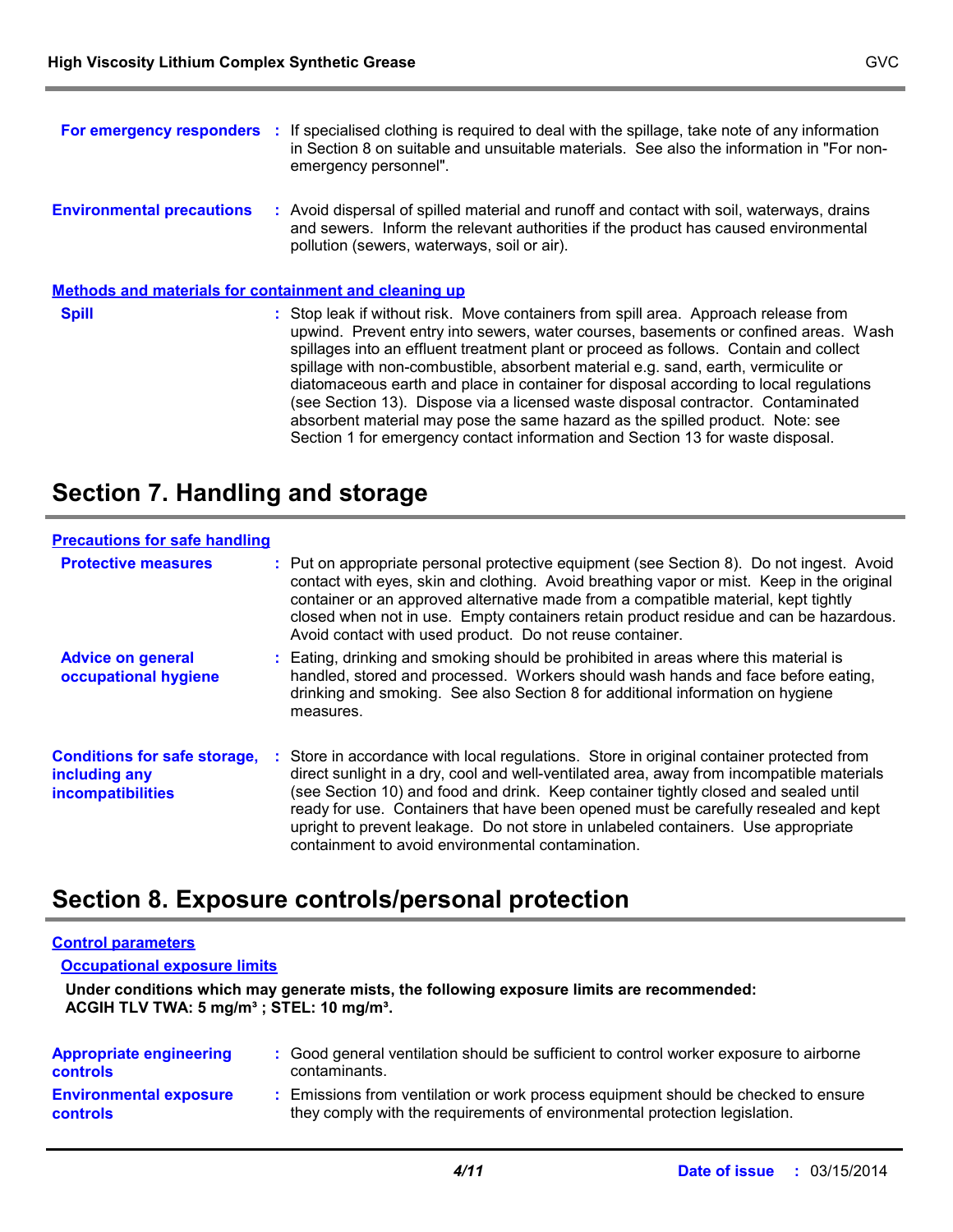| <b>Individual protection measures</b> |                                                                                                                                                                                                                                                                                                                                                       |
|---------------------------------------|-------------------------------------------------------------------------------------------------------------------------------------------------------------------------------------------------------------------------------------------------------------------------------------------------------------------------------------------------------|
| <b>Hygiene measures</b>               | : Wash hands, forearms and face thoroughly after handling chemical products, before<br>eating, smoking and using the lavatory and at the end of the working period. Ensure<br>that eyewash stations and safety showers are close to the workstation location.                                                                                         |
| <b>Eye/face protection</b>            | : Safety eyewear complying with an approved standard should be used when a risk<br>assessment indicates this is necessary to avoid exposure to liquid splashes, mists,<br>gases or dusts. If contact is possible, the following protection should be worn, unless<br>the assessment indicates a higher degree of protection: chemical splash goggles. |
| <b>Skin protection</b>                |                                                                                                                                                                                                                                                                                                                                                       |
| <b>Hand protection</b>                | : Chemical-resistant, impervious gloves complying with an approved standard should be<br>worn at all times when handling chemical products if a risk assessment indicates this is<br>necessary.                                                                                                                                                       |
| <b>Body protection</b>                | : Personal protective equipment for the body should be selected based on the task being<br>performed and the risks involved and should be approved by a specialist before<br>handling this product.                                                                                                                                                   |
| <b>Other skin protection</b>          | : Appropriate footwear and any additional skin protection measures should be selected<br>based on the task being performed and the risks involved and should be approved by a<br>specialist before handling this product.                                                                                                                             |
| <b>Respiratory protection</b>         | : Use a properly fitted, air-purifying or supplied air respirator complying with an approved<br>standard if a risk assessment indicates this is necessary. Respirator selection must be<br>based on known or anticipated exposure levels, the hazards of the product and the safe<br>working limits of the selected respirator.                       |

# **Section 9. Physical and chemical properties**

| <b>Appearance</b>                                 |                                                |
|---------------------------------------------------|------------------------------------------------|
| <b>Physical state</b>                             | : Semi-solid.                                  |
| <b>Color</b>                                      | : Amber.                                       |
| Odor                                              | Mild hydrocarbon.                              |
| <b>Odor threshold</b>                             | $:$ Not available.                             |
| рH                                                | $:$ Not available.                             |
| <b>Melting point / Pour point</b>                 | : 260°C (500°F)                                |
| <b>Boiling point</b>                              | : $371.11^{\circ}$ C (700 $^{\circ}$ F)        |
| <b>Flash point</b>                                | Closed cup: 248.89°C (480°F) [Pensky-Martens.] |
| <b>Evaporation rate</b>                           | Not available.                                 |
| <b>Flammability (solid, gas)</b>                  | $:$ Not available.                             |
| Lower and upper explosive<br>(flammable) limits   | : Not available.                               |
| <b>Vapor pressure</b>                             | : Not available.                               |
| <b>Vapor density</b>                              | : Not available.                               |
| <b>Relative density</b>                           | : 0.89                                         |
| <b>Solubility</b>                                 | $:$ Not available.                             |
| <b>Partition coefficient: n-</b><br>octanol/water | $:$ Not available.                             |
| <b>Auto-ignition temperature</b>                  | $:$ Not available.                             |

#### *5/11* **Date of issue :**03/15/2014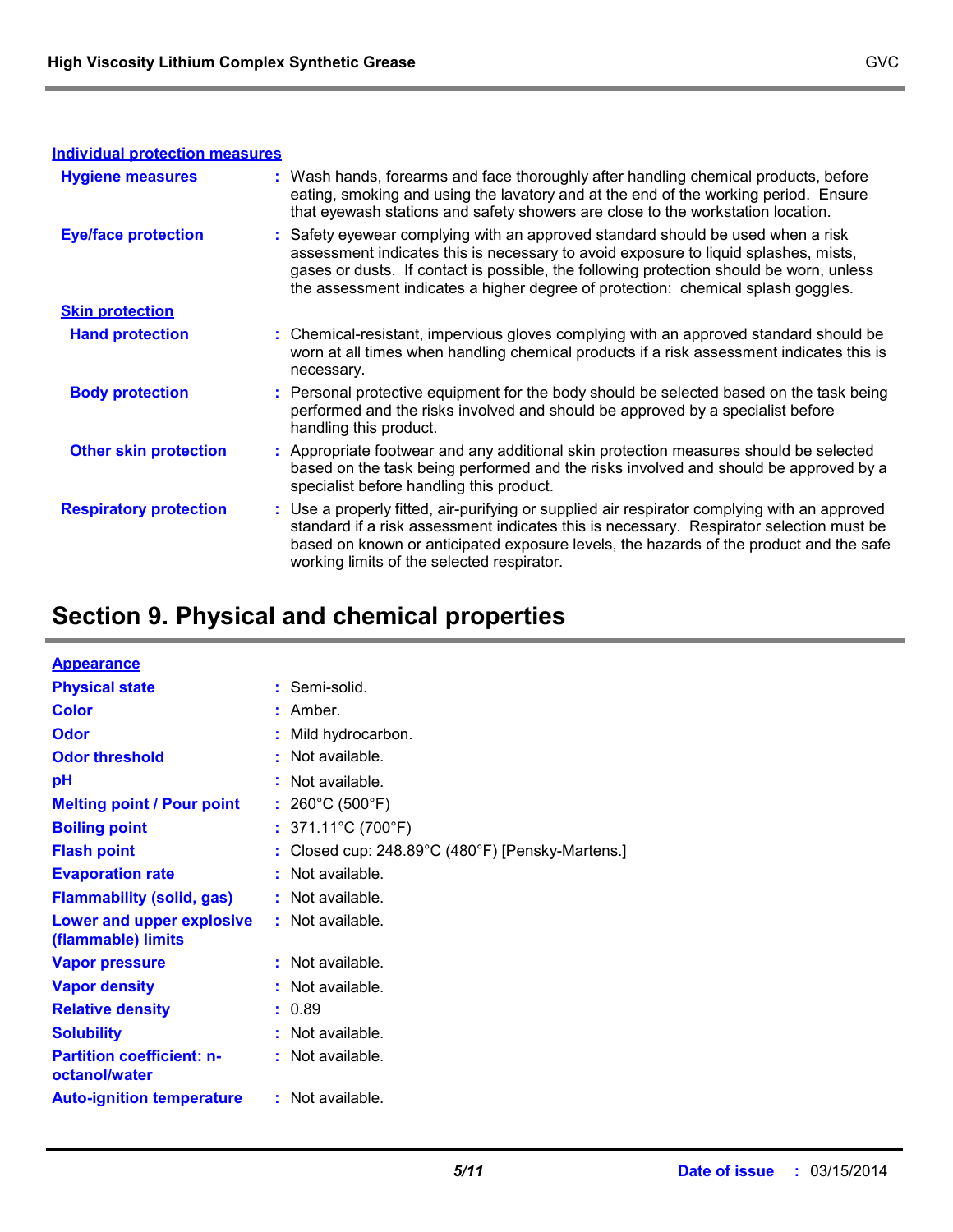| <b>Decomposition temperature</b> | : Not available. |
|----------------------------------|------------------|
| <b>Viscosity</b>                 | : Not available. |

# **Section 10. Stability and reactivity**

| <b>Reactivity</b>                            | : No specific test data related to reactivity available for this product or its ingredients.              |
|----------------------------------------------|-----------------------------------------------------------------------------------------------------------|
| <b>Chemical stability</b>                    | : The product is stable.                                                                                  |
| <b>Possibility of hazardous</b><br>reactions | : Under normal conditions of storage and use, hazardous reactions will not occur.                         |
| <b>Conditions to avoid</b>                   | : No specific data.                                                                                       |
| <b>Incompatible materials</b>                | : Reactive or incompatible with the following materials: oxidizing materials.                             |
| <b>Hazardous decomposition</b><br>products   | : Under normal conditions of storage and use, hazardous decomposition products should<br>not be produced. |

# **Section 11. Toxicological information**

| <b>Information on toxicological effects</b>                                                                     |                                       |
|-----------------------------------------------------------------------------------------------------------------|---------------------------------------|
| <b>Acute toxicity</b>                                                                                           |                                       |
| There is no data available.                                                                                     |                                       |
| <b>Irritation/Corrosion</b>                                                                                     |                                       |
| There is no data available.                                                                                     |                                       |
| <b>Sensitization</b>                                                                                            |                                       |
| There is no data available.                                                                                     |                                       |
| <b>Carcinogenicity</b>                                                                                          |                                       |
| There is no data available.                                                                                     |                                       |
| <b>Specific target organ toxicity (single exposure)</b>                                                         |                                       |
| There is no data available.                                                                                     |                                       |
| <b>Specific target organ toxicity (repeated exposure)</b>                                                       |                                       |
| There is no data available.                                                                                     |                                       |
| <b>Aspiration hazard</b>                                                                                        |                                       |
| <b>Name</b>                                                                                                     | <b>Result</b>                         |
| Butene, homopolymer (products derived from either/or But-1-ene/But-2-ene)                                       | <b>ASPIRATION HAZARD - Category 1</b> |
|                                                                                                                 |                                       |
| <b>Information on the likely</b><br>: Dermal contact. Eye contact. Inhalation. Ingestion.<br>routes of exposure |                                       |
| <b>Potential acute health effects</b>                                                                           |                                       |
| : Causes serious eye irritation.<br><b>Eye contact</b>                                                          |                                       |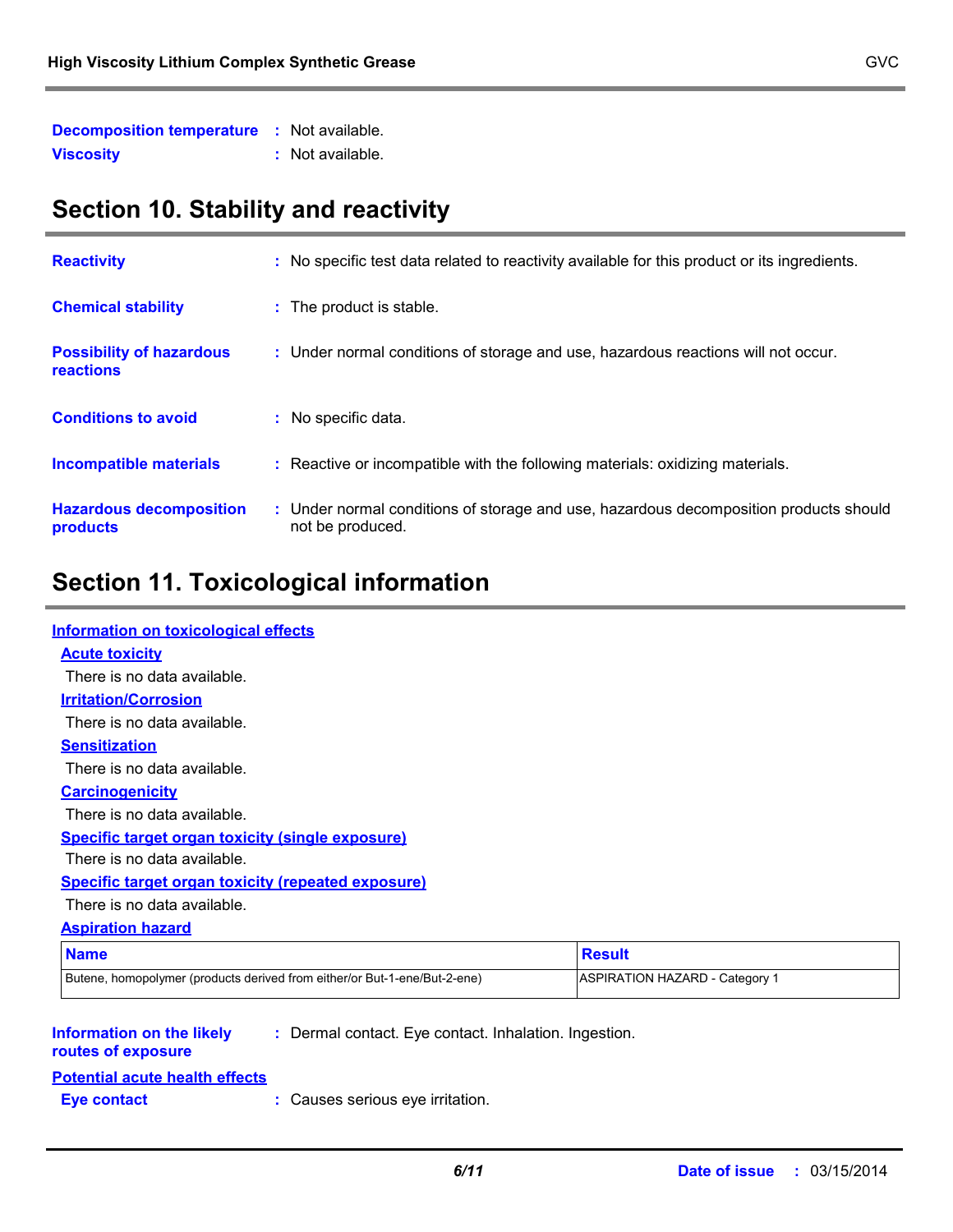| <b>Inhalation</b>                       | : No known significant effects or critical hazards.                                        |
|-----------------------------------------|--------------------------------------------------------------------------------------------|
| <b>Skin contact</b>                     | : Causes skin irritation.                                                                  |
| <b>Ingestion</b>                        | Irritating to mouth, throat and stomach.                                                   |
|                                         | <b>Symptoms related to the physical, chemical and toxicological characteristics</b>        |
| <b>Eye contact</b>                      | : Adverse symptoms may include the following:<br>pain or irritation<br>watering<br>redness |
| <b>Inhalation</b>                       | : No known significant effects or critical hazards.                                        |
| <b>Skin contact</b>                     | : Adverse symptoms may include the following:<br>irritation<br>redness                     |
| <b>Ingestion</b>                        | : No known significant effects or critical hazards.                                        |
|                                         | Delayed and immediate effects and also chronic effects from short and long term exposure   |
| <b>Short term exposure</b>              |                                                                                            |
| <b>Potential immediate</b><br>effects   | : No known significant effects or critical hazards.                                        |
| <b>Potential delayed effects</b>        | : No known significant effects or critical hazards.                                        |
| Long term exposure                      |                                                                                            |
| <b>Potential immediate</b><br>effects   | : No known significant effects or critical hazards.                                        |
| <b>Potential delayed effects</b>        | : No known significant effects or critical hazards.                                        |
| <b>Potential chronic health effects</b> |                                                                                            |
| <b>General</b>                          | : No known significant effects or critical hazards.                                        |
| <b>Carcinogenicity</b>                  | : No known significant effects or critical hazards.                                        |
| <b>Mutagenicity</b>                     | No known significant effects or critical hazards.                                          |
| <b>Teratogenicity</b>                   | No known significant effects or critical hazards.                                          |
| <b>Developmental effects</b>            | : No known significant effects or critical hazards.                                        |
| <b>Fertility effects</b>                | : No known significant effects or critical hazards.                                        |
|                                         |                                                                                            |

### **Numerical measures of toxicity**

**Acute toxicity estimates**

There is no data available.

## **Section 12. Ecological information**

### **Toxicity**

There is no data available.

#### **Persistence and degradability**

There is no data available.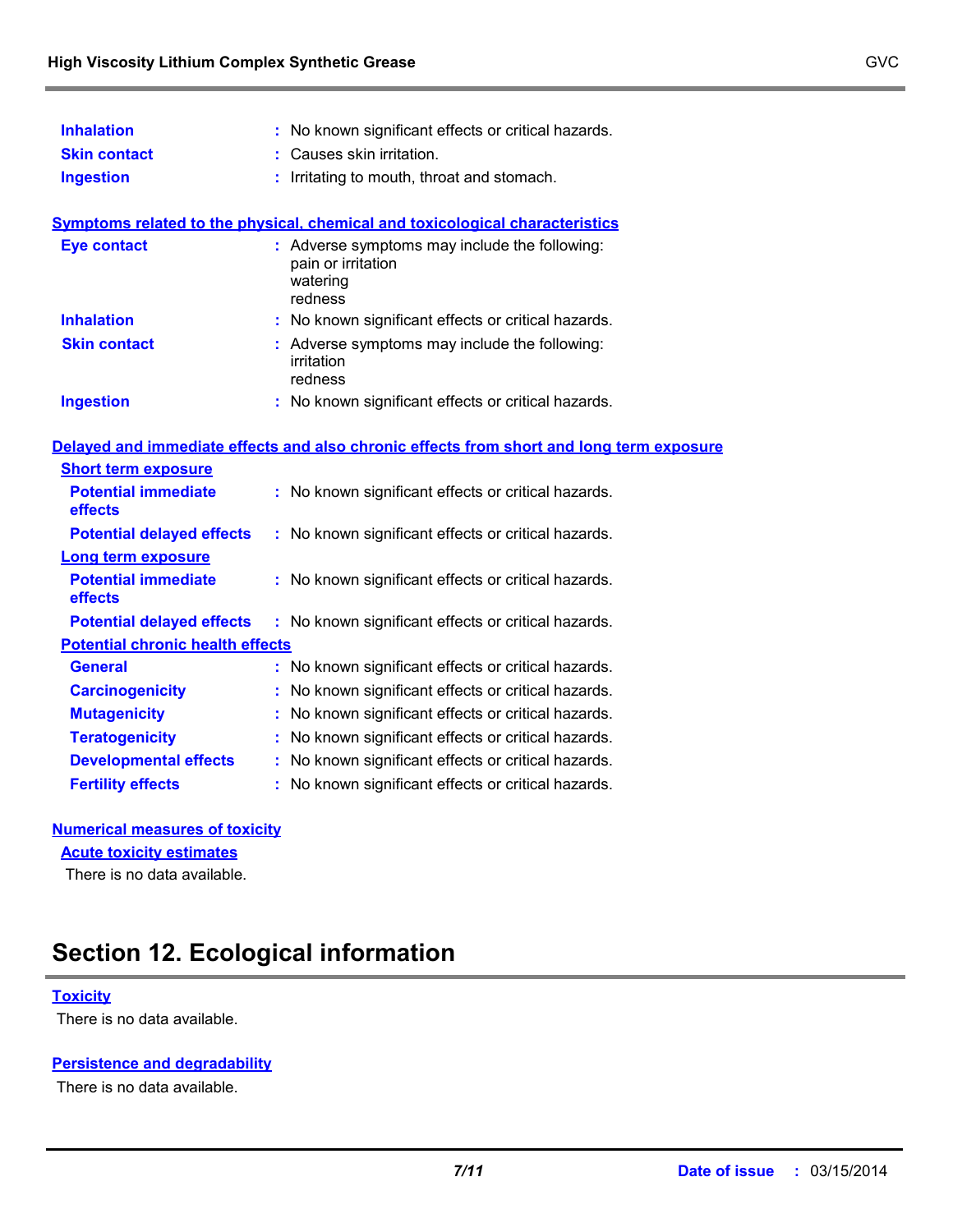#### **Bioaccumulative potential**

| <b>Product/ingredient name</b>                                                     | $LoaPow$   | <b>BCF</b>  | <b>Potential</b> |
|------------------------------------------------------------------------------------|------------|-------------|------------------|
| Butene, homopolymer (products<br>I derived from either/or But-1-ene/But-<br>2-ene) | 7.6 to 7.8 | 314 to 1882 | hiah             |

#### **Mobility in soil**

| <b>Soil/water partition</b><br>coefficient (K <sub>oc</sub> ) | $\therefore$ There is no data available.            |
|---------------------------------------------------------------|-----------------------------------------------------|
| <b>Other adverse effects</b>                                  | : No known significant effects or critical hazards. |

## **Section 13. Disposal considerations**

#### The generation of waste should be avoided or minimized wherever possible. Disposal of this product, solutions and any by-products should comply with the requirements of environmental protection and waste disposal legislation and any regional local authority requirements. Dispose of surplus and non-recyclable products via a licensed waste disposal contractor. Waste should not be disposed of untreated to the sewer unless fully compliant with the requirements of all authorities with jurisdiction. Waste packaging should be recycled. Incineration or landfill should only be considered when recycling is not feasible. This material and its container must be disposed of in a safe way. Care should be taken when handling empty containers that have not been cleaned or rinsed out. Empty containers or liners may retain some product residues. Avoid dispersal of spilled material and runoff and contact with soil, waterways, drains and sewers. **Disposal methods :**

## **Section 14. Transport information**

|                                      | <b>DOT Classification</b>    | <b>IMDG</b>              | <b>IATA</b>              |
|--------------------------------------|------------------------------|--------------------------|--------------------------|
| <b>UN number</b>                     | Not regulated.               | Not regulated.           | Not regulated.           |
| <b>UN proper</b><br>shipping name    | $\overline{a}$               |                          |                          |
| <b>Transport</b><br>hazard class(es) |                              |                          | $\overline{\phantom{0}}$ |
| <b>Packing group</b>                 | $\qquad \qquad \blacksquare$ | $\overline{\phantom{0}}$ | -                        |
| <b>Environmental</b><br>hazards      | No.                          | No.                      | No.                      |
| <b>Additional</b><br>information     |                              |                          |                          |

**AERG :** Not applicable.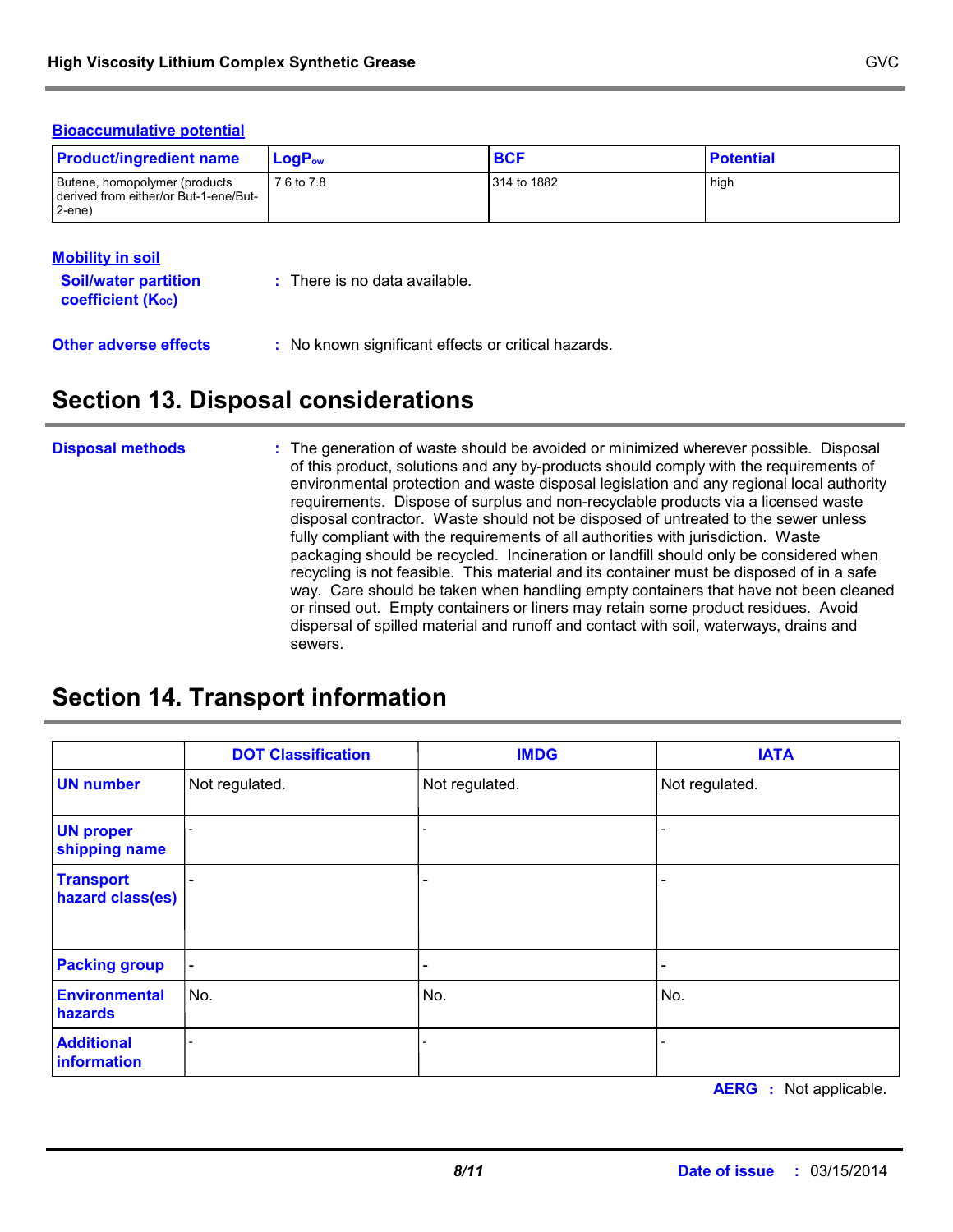**Transport in bulk according :** Not available. **to Annex II of MARPOL 73/78 and the IBC Code**

## **Section 15. Regulatory information**

| <b>U.S. Federal regulations</b>                                                                                                                  | salts             |                                   |                       | TSCA 8(a) CDR Exempt/Partial exemption: Not determined |                 | : TSCA 8(a) PAIR: Phosphorodithioic acid, O,O-di-C1-14-alkyl esters, zinc salts<br>United States inventory (TSCA 8b): All components are listed or exempted.<br>Clean Water Act (CWA) 307: Phosphorodithioic acid, O,O-di-C1-14-alkyl esters, zinc |                                                 |
|--------------------------------------------------------------------------------------------------------------------------------------------------|-------------------|-----------------------------------|-----------------------|--------------------------------------------------------|-----------------|----------------------------------------------------------------------------------------------------------------------------------------------------------------------------------------------------------------------------------------------------|-------------------------------------------------|
| <b>Clean Air Act Section 112</b><br>(b) Hazardous Air<br><b>Pollutants (HAPs)</b>                                                                | : Not listed      |                                   |                       |                                                        |                 |                                                                                                                                                                                                                                                    |                                                 |
| <b>Clean Air Act Section 602</b><br><b>Class I Substances</b>                                                                                    | : Not listed      |                                   |                       |                                                        |                 |                                                                                                                                                                                                                                                    |                                                 |
| <b>Clean Air Act Section 602</b><br><b>Class II Substances</b>                                                                                   | : Not listed      |                                   |                       |                                                        |                 |                                                                                                                                                                                                                                                    |                                                 |
| <b>DEA List I Chemicals</b><br>(Precursor Chemicals)                                                                                             | : Not listed      |                                   |                       |                                                        |                 |                                                                                                                                                                                                                                                    |                                                 |
| <b>DEA List II Chemicals</b><br><b>(Essential Chemicals)</b>                                                                                     | : Not listed      |                                   |                       |                                                        |                 |                                                                                                                                                                                                                                                    |                                                 |
| <b>SARA 302/304</b><br>No products were found.<br><b>SARA 304 RQ</b>                                                                             | : Not applicable. |                                   |                       |                                                        |                 |                                                                                                                                                                                                                                                    |                                                 |
| <b>SARA 311/312</b>                                                                                                                              |                   |                                   |                       |                                                        |                 |                                                                                                                                                                                                                                                    |                                                 |
| <b>Classification</b>                                                                                                                            |                   | : Immediate (acute) health hazard |                       |                                                        |                 |                                                                                                                                                                                                                                                    |                                                 |
| <b>Composition/information on ingredients</b>                                                                                                    |                   |                                   |                       |                                                        |                 |                                                                                                                                                                                                                                                    |                                                 |
| <b>Name</b>                                                                                                                                      |                   | %                                 | <b>Fire</b><br>hazard | <b>Sudden</b><br>release of<br>pressure                | <b>Reactive</b> | <b>Immediate</b><br>(acute)<br>health<br>hazard                                                                                                                                                                                                    | <b>Delayed</b><br>(chronic)<br>health<br>hazard |
| Butene, homopolymer (products derived from<br>either/or But-1-ene/But-2-ene)<br>Phosphorodithioic acid, O,O-di-C1-14-alkyl<br>esters, zinc salts |                   | $30 - 60$<br>$1 - 5$              | No.<br>No.            | No.<br>No.                                             | No.<br>No.      | Yes.<br>Yes.                                                                                                                                                                                                                                       | No.<br>No.                                      |

#### **SARA 313**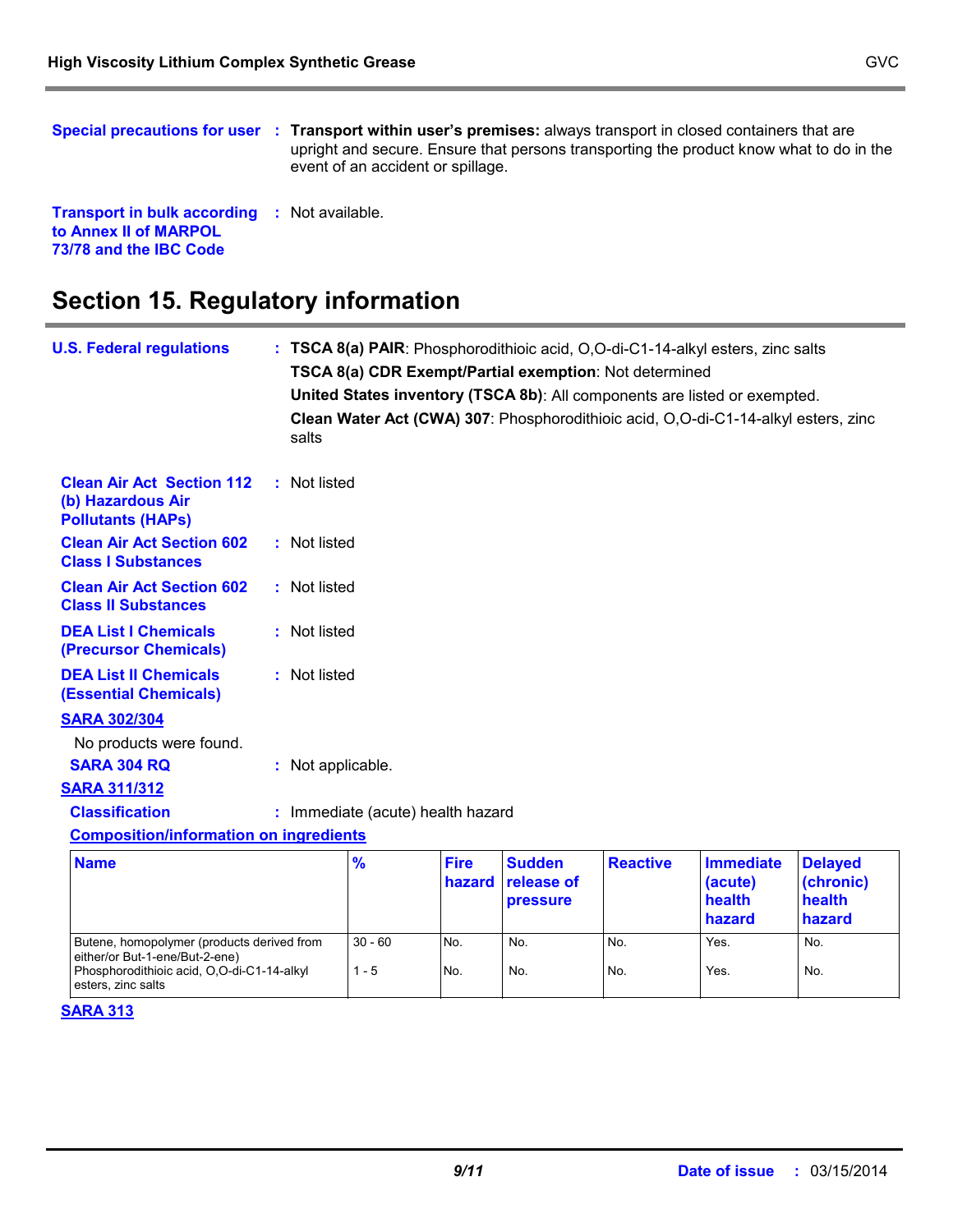|                                           | <b>Product name</b>                                           | <b>CAS number</b> | $\frac{9}{6}$ |
|-------------------------------------------|---------------------------------------------------------------|-------------------|---------------|
| <b>Form R - Reporting</b><br>requirements | Phosphorodithioic acid, O,O-di-C1-14-alkyl esters, zinc salts | 68649-42-3        | 1 - 5         |
| <b>Supplier notification</b>              | Phosphorodithioic acid, O,O-di-C1-14-alkyl esters, zinc salts | 68649-42-3        | 1 - 5         |

SARA 313 notifications must not be detached from the SDS and any copying and redistribution of the SDS shall include copying and redistribution of the notice attached to copies of the SDS subsequently redistributed.

#### **State regulations**

| <b>Massachusetts</b> | : None of the components are listed.                                                                                                                |
|----------------------|-----------------------------------------------------------------------------------------------------------------------------------------------------|
| <b>New York</b>      | : None of the components are listed.                                                                                                                |
| <b>New Jersey</b>    | : The following components are listed: Distillates, hydrotreated heavy<br>paraffinic; Phosphorodithioic acid, O,O-di-C1-14-alkyl esters, zinc salts |
| Pennsylvania         | : The following components are listed: Phosphorodithioic acid, O,O-di-C1-14-alkyl esters,<br>zinc salts                                             |

#### **California Prop. 65**

No products were found.

#### **International regulations**

#### **Chemical Weapon Convention List Schedules I, II & III Chemicals**

| <b>Ingredient name</b> | <b>List name</b> | <b>Status</b> |
|------------------------|------------------|---------------|
| Not listed.            |                  |               |
|                        |                  |               |

#### **Montreal Protocol (Annexes A, B, C, E)**

| Ingredient name | <b>List name</b> | <b>Status</b> |
|-----------------|------------------|---------------|
| Not listed.     |                  |               |

#### **Stockholm Convention on Persistent Organic Pollutants**

| <b>Ingredient name</b> | <b>List name</b> | <b>Status</b> |
|------------------------|------------------|---------------|
| Not listed.            |                  |               |

#### **Rotterdam Convention on Prior Inform Consent (PIC)**

| <b>Ingredient name</b>                                 | List name | <b>Status</b> |
|--------------------------------------------------------|-----------|---------------|
| Not listed.                                            |           |               |
| <b>IINECE Aschus Protocol on PODs and Hoavy Motals</b> |           |               |

#### **UNECE Aarhus Protocol on POPs and Heavy Metals**

| <b>Ingredient name</b> | List name | <b>Status</b> |
|------------------------|-----------|---------------|
| Not listed.            |           |               |

## **Section 16. Other information**

| <b>History</b>           |               |
|--------------------------|---------------|
| Date of issue mm/dd/yyyy | : 03/15/2014  |
| Date of previous issue   | : 11/15/2013  |
| <b>Version</b>           | : 3           |
| <b>Prepared by</b>       | : AMSOIL INC. |